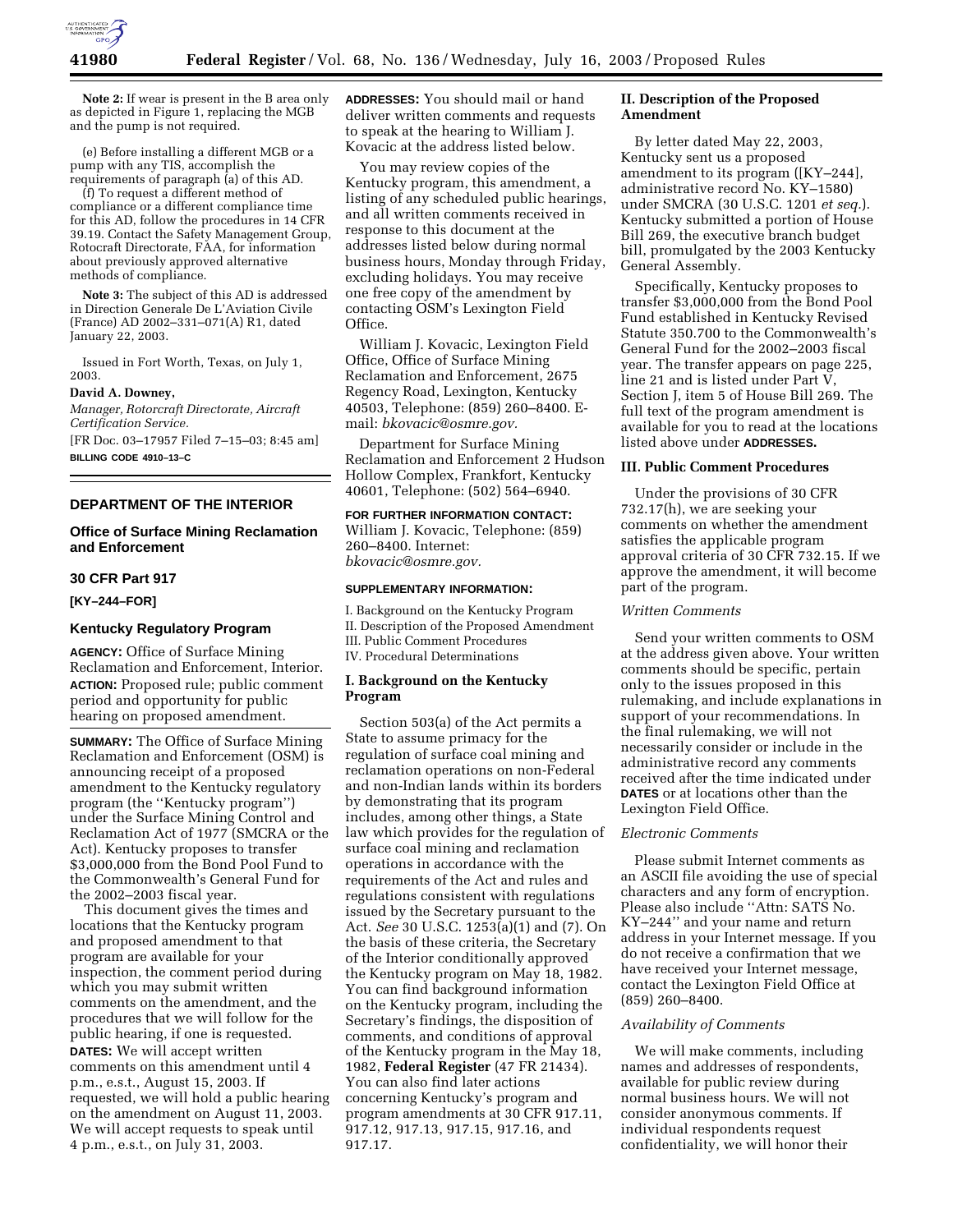request to the extent allowable by law. Individual respondents who wish to withhold their name or address from public review, except for the city or town, must state this prominently at the beginning of their comments. We will make all submissions from organizations or businesses, and from individuals identifying themselves as representatives or officials of organizations or businesses, available for public review in their entirety.

#### *Public Hearing*

If you wish to speak at the public hearing, contact the person listed under **FOR FURTHER INFORMATION CONTACT** by 4 p.m., .e.s.t. on July 31, 2003. If you are disabled and need special accommodations to attend a public hearing, contact the person listed under **FOR FURTHER INFORMATION CONTACT.** We will arrange the location and time of the hearing with those persons requesting the hearing. If no one requests an opportunity to speak, we will not hold the hearing. To assist the transcriber and ensure an accurate record, we request, if possible, that each person who speaks at a public hearing provide us with a written copy of his or her comments. The public hearing will continue on the specified date until everyone scheduled to speak has been given an opportunity to be heard. If you are in the audience and have not been scheduled to speak and wish to do so, you will be allowed to speak after those who have been scheduled. We will end the hearing after everyone scheduled to speak and others present in the audience who wish to speak, have been heard. If you are disabled and need a special accommodation to attend a public hearing, contact the person listed under **FOR FURTHER INFORMATION CONTACT.**

## *Public Meeting*

If only one person requests an opportunity to speak, we may hold a public meeting rather than a public hearing. If you wish to meet with us to discuss the amendment, please request a meeting by contacting the person listed under **FOR FURTHER INFORMATION CONTACT.** All such meetings are open to the public and, if possible, we will post notices of meetings at the locations listed under **ADDRESSES.** We will make a written summary of each meeting a part of the administrative record.

#### **IV. Procedural Determinations**

*Executive Order 12630—Takings* 

This rule does not have takings implications. This determination is based on the analysis performed for the counterpart Federal regulations.

# *Executive Order 12866—Regulatory Planning and Review*

This rule is exempted from review by the Office of Management and Budget (OMB) under Executive Order 12866.

## *Executive Order 12988—Civil Justice Reform*

The Department of the Interior has conducted the reviews required by section 3 of Executive Order 12988 and has determined that, to the extent allowable by law, this rule meets the applicable standards of subsections (a) and (b) of that section. However, these standards are not applicable to the actual language of State regulatory programs and program amendments since each such program is drafted and promulgated by a specific State, not by OSM. Under sections 503 and 505 of SMCRA (30 U.S.C. 1253 and 1255) and the Federal regulations at 30 CFR 730.11, 732.15, and 732.17(h)(10), decisions on proposed State regulatory programs and program amendments submitted by the States must be based solely on a determination of whether the submittal is consistent with SMCRA and its implementing Federal regulations and whether the other requirements of 30 CFR Parts 730, 731, and 732 have been met.

## *Executive Order 13132—Federalism*

This rule does not have Federalism implications. SMCRA delineates the roles of the Federal and State governments with regard to the regulation of surface coal mining and reclamation operations. One of the purposes of SMCRA is to ''establish a nationwide program to protect society and the environment from the adverse effects of surface coal mining operations.'' Section 503(a)(1) of SMCRA requires that State laws regulating surface coal mining and reclamation operations be ''in accordance with'' the requirements of SMCRA. Section 503(a)(7) requires that State programs contain rules and regulations ''consistent with'' regulations issued by the Secretary pursuant to SMCRA.

#### *Executive Order 13175—Consultation and Coordination With Indian Tribal Governments*

In accordance with Executive Order 13175, we have evaluated the potential effects of this rule on Federallyrecognized Indian tribes and have determined that the rule does not have substantial direct effects on one or more Indian tribes, on the relationship between the Federal Government and Indian tribes, or on the distribution of power and responsibilities between the

Federal Government and Indian Tribes. The basis for this determination is that our decision is on a State regulatory program and does not involve a Federal program involving Indian Tribes.

## *Executive Order 13211—Regulations That Significantly Affect the Supply, Distribution, or Use of Energy*

On May 18, 2001, the President issued Executive Order 13211 which requires agencies to prepare a Statement of Energy Effects for a rule that is (1) considered significant under Executive Order 12866, and (2) likely to have a significant adverse effect on the supply, distribution, or use of energy. Because this rule is exempt from review under Executive Order 12866 and is not expected to have a significant adverse effect on the supply, distribution, or use of energy, a Statement of Energy Effects is not required.

## *National Environmental Policy Act*

Section 702(d) of SMCRA (30 U.S.C. 1292(d)) provides that a decision on a proposed State regulatory program provision does not constitute a major Federal action within the meaning of section 102(2)(C) of the National Environmental Policy Act (42 U.S.C. 4332(2)(C)). A determination has been made that such decisions are categorically excluded from the NEPA process (516 DM 8.4.A).

## *Paperwork Reduction Act*

This rule does not contain information collection requirements that require approval by OMB under the Paperwork Reduction Act (44 U.S.C. 3507 *et seq.*).

#### *Regulatory Flexibility Act*

The Department of the Interior has determined that this rule will not have a significant economic impact on a substantial number of small entities under the Regulatory Flexibility Act (5 U.S.C. 601 *et seq.*). The State submittal that is the subject of this rule is based upon counterpart Federal regulations for which an economic analysis was prepared and certification made that such regulations would not have a significant economic effect upon a substantial number of small entities. Accordingly, this rule will ensure that existing requirements previously promulgated by OSM will be implemented by the State. In making the determination as to whether this rule would have a significant economic impact, the Department relied upon the data and assumptions for the counterpart Federal regulations.